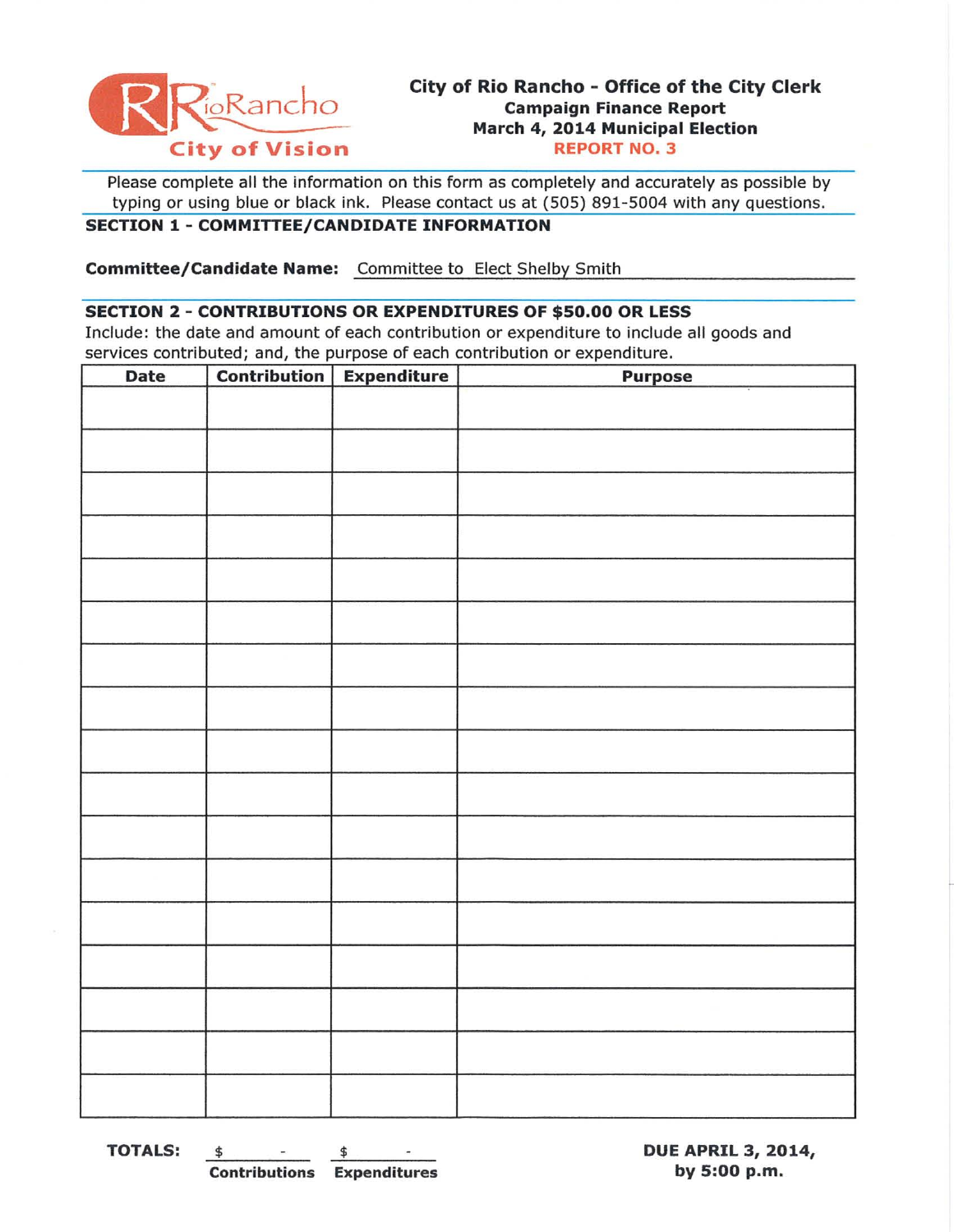#### **CITY OF RIO RANCHO - CAMPAIGN FINANCE REPORT NO.3 PAGE 2 - Committee Name:**

**SECTION 3 - CONTRIBUTIONS OR EXPENDITURES OF MORE THAN \$50.00 (Cumulative)**  Include: the name and address of the person or entity from whom any cumulative contribution or expenditure of more than \$50.00 was received or made; the date and amount of each contribution or expenditure to include all goods and services contributed; and, the purpose of each contribution or expenditure.

| Date                        |       | <b>Contribution Expenditure</b>                             | <b>Name/Address</b> | <b>Purpose</b>                                |  |  |
|-----------------------------|-------|-------------------------------------------------------------|---------------------|-----------------------------------------------|--|--|
| 3/5/14                      | \$133 |                                                             |                     | Carry over from March 4 election report<br>#2 |  |  |
|                             |       |                                                             |                     |                                               |  |  |
|                             |       |                                                             |                     |                                               |  |  |
|                             |       |                                                             |                     |                                               |  |  |
|                             |       |                                                             |                     |                                               |  |  |
|                             |       |                                                             |                     |                                               |  |  |
|                             |       |                                                             |                     |                                               |  |  |
|                             |       |                                                             |                     |                                               |  |  |
|                             |       |                                                             |                     |                                               |  |  |
|                             |       |                                                             |                     |                                               |  |  |
|                             |       |                                                             |                     |                                               |  |  |
|                             |       |                                                             |                     |                                               |  |  |
|                             |       |                                                             |                     |                                               |  |  |
|                             |       |                                                             |                     |                                               |  |  |
|                             |       |                                                             |                     |                                               |  |  |
|                             |       |                                                             |                     |                                               |  |  |
|                             |       |                                                             |                     |                                               |  |  |
|                             |       |                                                             |                     |                                               |  |  |
|                             |       |                                                             |                     |                                               |  |  |
|                             |       |                                                             |                     |                                               |  |  |
|                             |       |                                                             |                     |                                               |  |  |
| <b>TOTALS:</b><br>$\,$ $\,$ |       | 133.00<br>$\spadesuit$<br><b>Contributions Expenditures</b> | $\bullet$           | <b>DUE APRIL 3, 2014,</b><br>by 5:00 p.m.     |  |  |